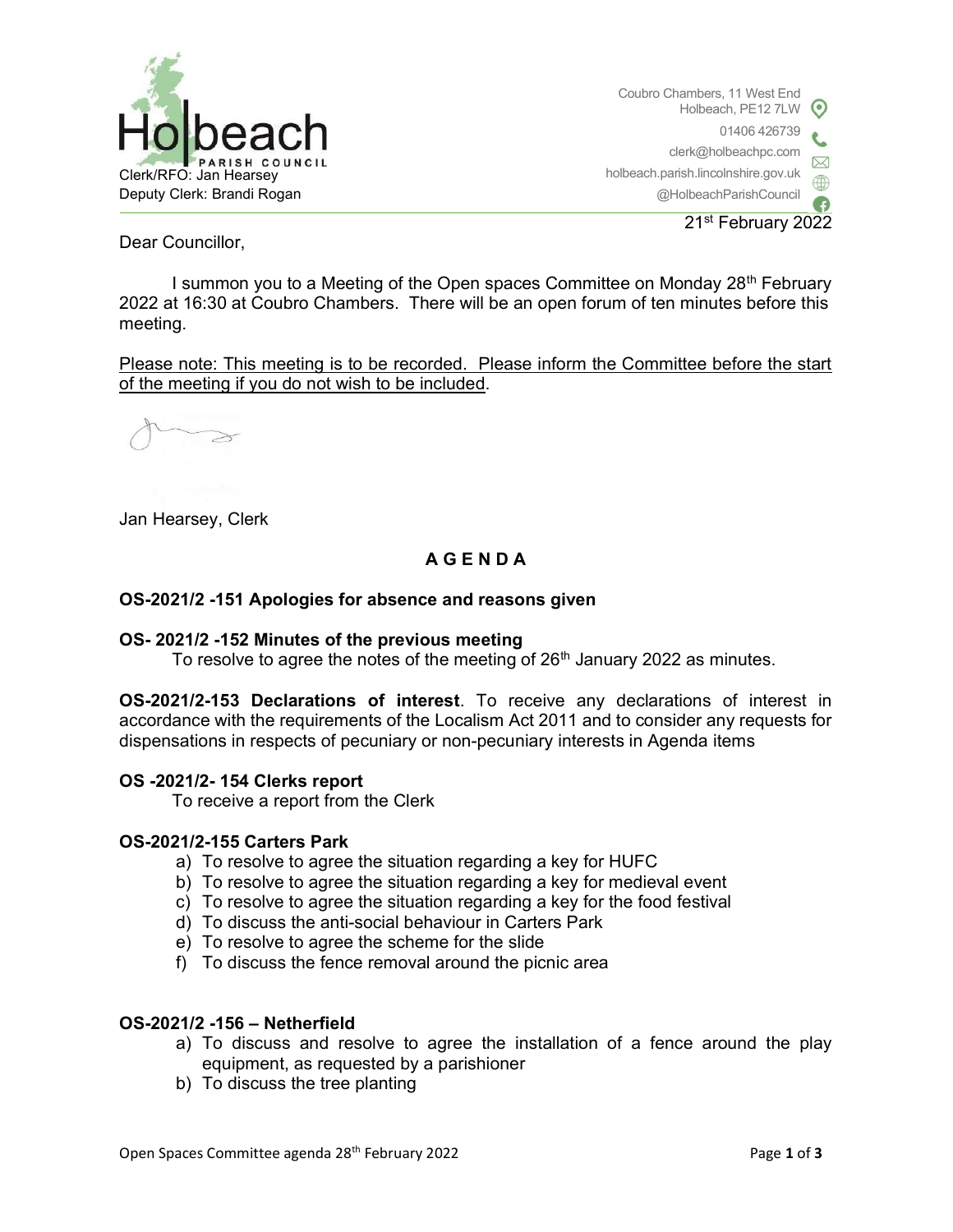

Coubro Chambers, 11 West End  $\odot$ Holbeach, PE12 7LW 01406 426739 clerk@holbeachpc.com holbeach.parish.lincolnshire.gov.uk @HolbeachParishCouncil

OS-2021/2 -157 – Cemeteries

- a) To resolve to agree for signage for the Memorial wall at Hallgate
- b) To discuss and resolve to agree plaques for veterans

## OS-2021/2 -158– Allotments

- a) To receive an update on the waiting list
- b) To receive an update on the rubbish clearance at Battlefields
- c) To resolve to appoint an allotment officer
- d) To discuss and resolve to give consent to allotment holder of plots G9 & G19 for fruit trees and fruit bushes
- e) To discuss and resolve to agree the way forward with the track at Dog Drove

## OS-2021/2 -159 Nature Reserve

## OS-2021/2 -160 Holbeach Bank

## OS-2021/2 -161 To resolve to agree the plans for the community gardening.

- a) To resolve to agree the budget for plants
- b) To resolve to agree to buy plants for closed churchyard ready for jubilee

# OS-2021/2-162 To resolve to agree the next months' work schedule

## OS-2021/2-163 To resolve to agree the price for the Kubota servicing

OS – 2021/2- 164 To resolve to agree to sign for the automatic play inspections

## OS-2021/2 165 To receive the report on recent allotment training

## OS-2021/2-166 To resolve to recommend to full council the review of the following policies

- a) Allotment Policy
- b) Allotment application form
- c) Cemetery fees
- d) Cemetery rules and regulations
- e) Memorial applications
- f) Memorial plaque applications
- g) Scattering of ashes policy
- h) Play equipment policy
- i) Tree and log policy
- j) Allotment inspection policy

# OS-2021/2-167 To resolve to agree the commencement date for the grass cutting contractor